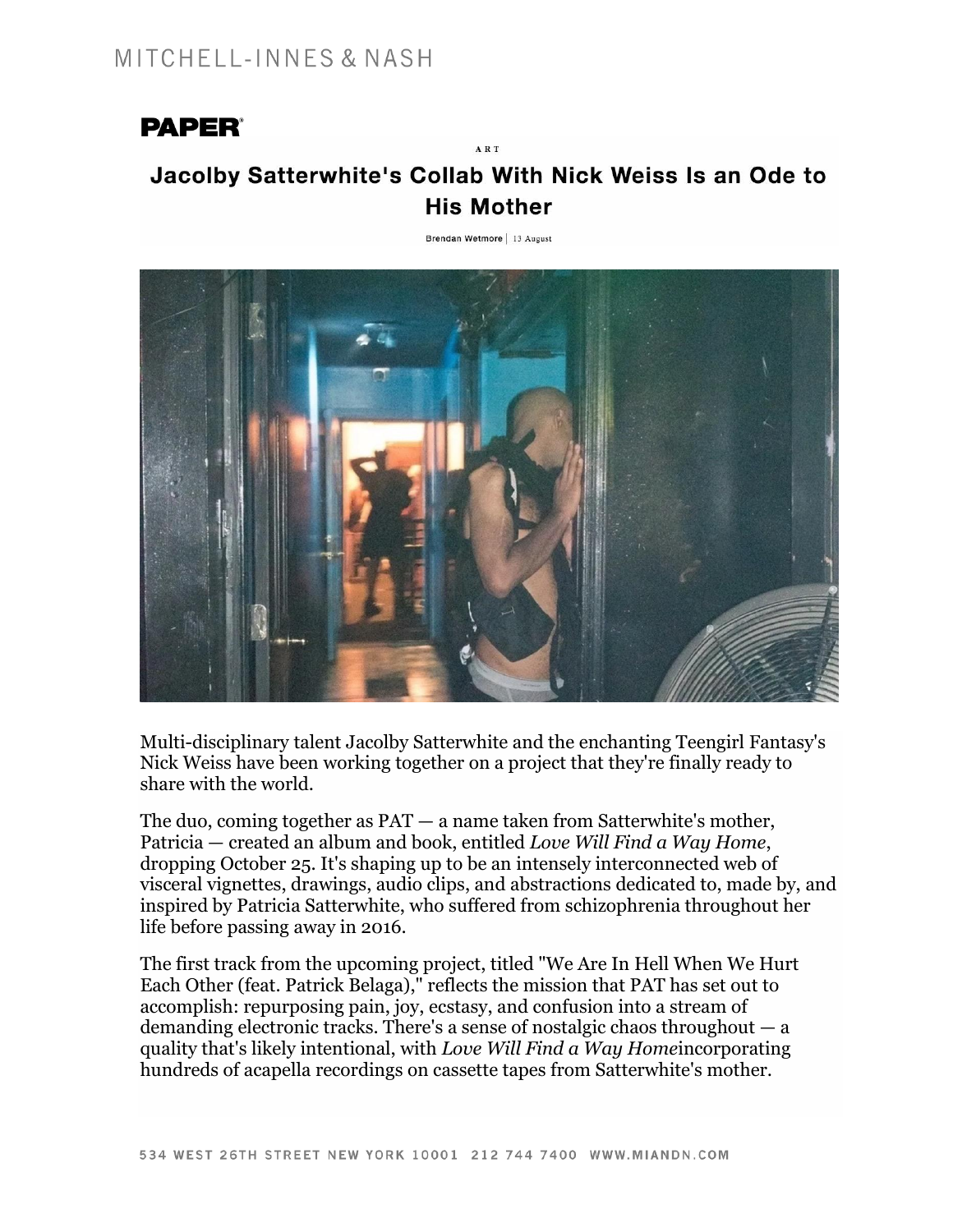## MITCHELL-INNES & NASH



jacolbysatt .3k followers

**View Profile** 



**View More on Instagram** 

T, 1,277 likes

jacolbysatt

I couldn't be more thrilled to have animated, directed and produced a music video for 'Sound of Rain' on @saintrecords breathtaking new album 'When I Get Home'. The network of talent and innovation on this album is so wild I feel blessed to be apart of it. @saintrecords congratulations on this perfection! <3 Special shout out to @trinarockstarr for making a gorgeous and iconic cameo appearance!

You can watch Solange Knowles' film 'When I Get Home' tonight on Apple Music at 4pm PT / 7pm ET on @applemusic. I am beyond proud to be involved.

view all 137 comments

Satterwhite's newest project comes hot on the heels of his work on Solange's When I Get Home, for which he received universal acclaim. The physical edition of Love Will Find a Way Home, with a cover shot by Wolfgang Tillmans, will contain a booklet of lyrics and sketches from Patricia Satterwhite, as well as various images of her belongings. While the album is incredibly personal, as it outlines the intricacies of Patricia and Jacolby's relationship, it also features an all-star roster of multihyphenate collaborators, like Lafawndah and Brody Blomqvist.

The physical order promises a "hardcover gatefold  $LP +$  book which features 2 vinyl LPs; heavy-duty board gatefold jacket; printed inner LP sleeves; high-res Bandcamp download code; and a 34 page color artist book," giving fans one of the most immersive listening experiences of the year.